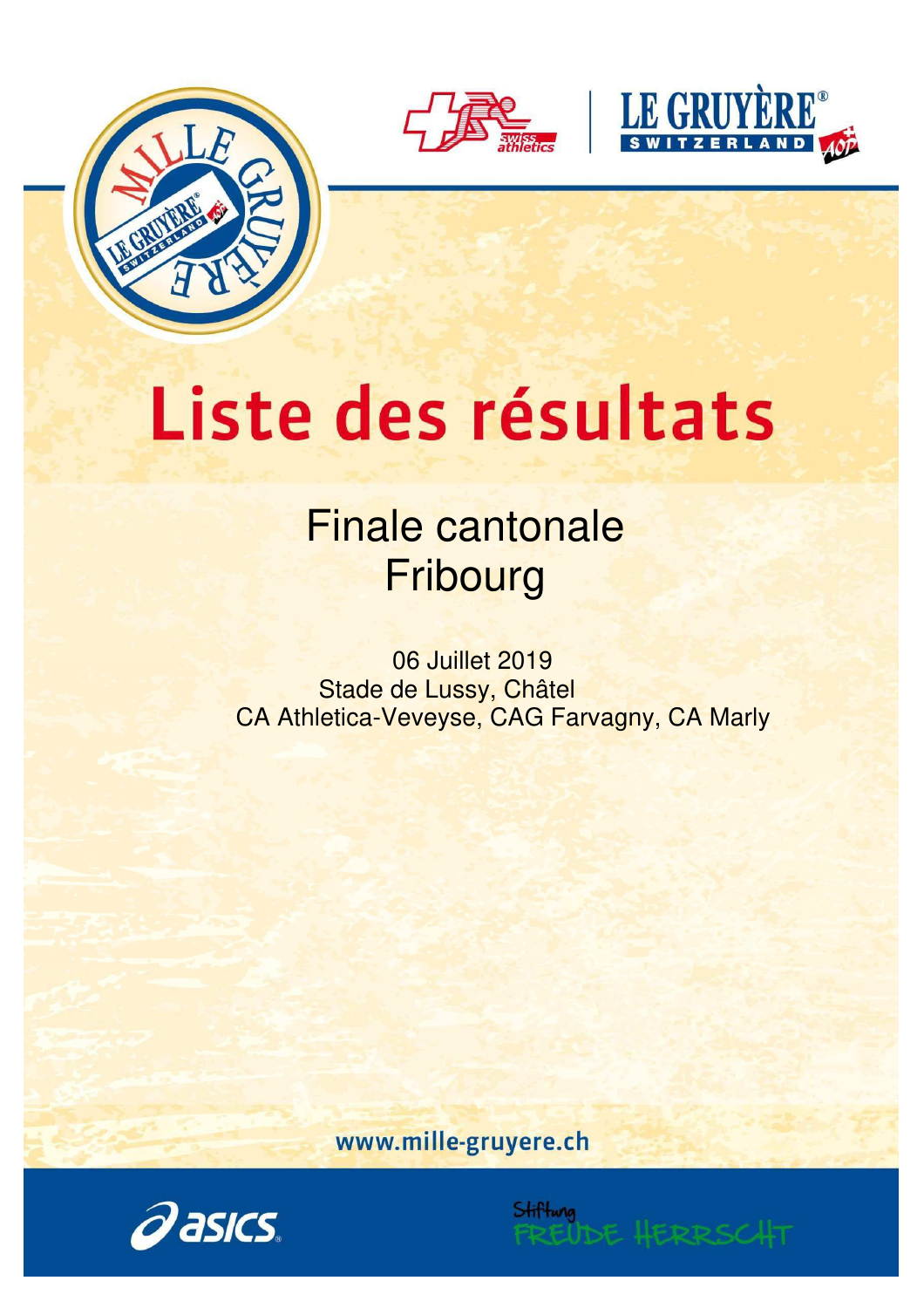## **Finale Cantonale FR Mille Gruyère**

**Résultats**

Organisateur **CAGF - CAM** Date **06.07.19** No du meeting **114582**

Stade **Stade de Lussy, Châtel St Denis**

Powered by Athletica 8.3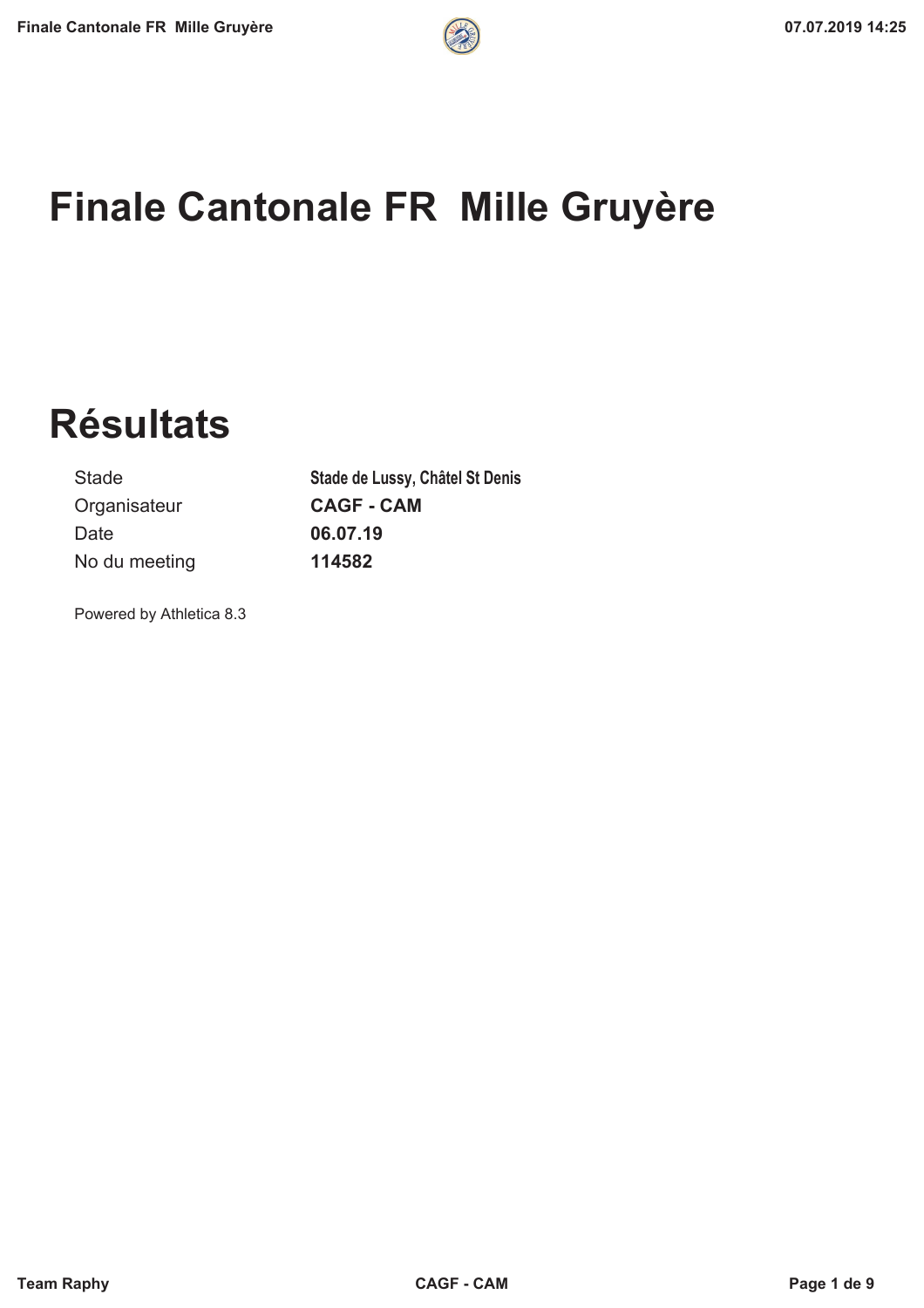### **U18 M 1000 m (2003 et 2002)**

| Finale | 06.07.19 18:18 |
|--------|----------------|
|        |                |

| Rang Nom          | An Société             |            | <b>Pays Performance</b> | <b>Beme</b> |
|-------------------|------------------------|------------|-------------------------|-------------|
| 1. Chelali Saadi  | 03 CA Belfaux          | <b>SUI</b> | PB 2:58.57              |             |
| 2. Perroud Samuel | 03 CARC Romont         | <b>SUI</b> | PB 3:07.10              |             |
| 3. Morel Fabien   | 03 CA Gibloux Farvagny | <b>SUI</b> | PB 3:08.06              |             |

#### Finale 06.07.19 17:46

### U16 M 1000 m (2005 M14)

| Rang Nom              | An Société                   |            | <b>Pays Performance</b> | <b>Beme</b> |
|-----------------------|------------------------------|------------|-------------------------|-------------|
| 1. Carro Valentin     | 05 AthleticaVeveyse          | <b>SUI</b> | 3:05.52                 |             |
| 2. Sudan Simon        | 05 SA Bulle                  | <b>SUI</b> | 3:05.94                 |             |
| 3. Feyer Joël         | 05 TV Plaffeien              | -          | 3:08.48                 |             |
| 4. Hammel Robin       | 05 AthleticaVeveyse          | <b>SUI</b> | PB 3:12.64              |             |
| 5. Niggli Timo        | 05 AthleticaVeveyse          | <b>SUI</b> | 3:13.86                 |             |
| 6. Chatagny Robin     | 05 CA Gibloux Farvagny       | <b>SUI</b> | 3:30.20                 |             |
| 7. Brügger Timon      | 05 Athletic Team Rechthalten | SUI        | 3:35.61                 |             |
| 8. Niederberger Lenny | 05 Athletic Team Rechthalten | SUI        | 3:43.42                 |             |
| 9. Marti Tim          | 05 AC Murten                 | SUI        | 4:08.72                 |             |
| Noël Gustav           | 05 CA Fribourg               | SUI        | <b>DNS</b>              |             |

### U16 M 1000 m (2004 M15)

#### Finale 06.07.19 18:02

| Rang Nom |                        | An Société                   |            | <b>Pays Performance</b> | <b>Beme</b> |
|----------|------------------------|------------------------------|------------|-------------------------|-------------|
|          | 1. Kaeser Silvan       | 04 TSV St. Antoni            | SUI        | PB 2:50.84              | 1 FR        |
|          | 2. Chassot Rémy        | 04 CA Fribourg               | <b>SUI</b> | PB 2:51.10              | 2 FR        |
|          | 3. Hirsbrunner Nicolas | 04 AthleticaVeveyse          | <b>SUI</b> | PB 2:51.42              | 3 FR        |
|          | 4. Gex-Fabry Candide   | 04 SG St-Maurice             | SUI        | PB 2:52.54              |             |
|          | 5. Chofflon Corentin   | 04 CA Gibloux Farvagny       | <b>SUI</b> | 3:02.49                 | 4 FR        |
|          | 6. Zumwald Noé         | 04 TSV Düdingen              | <b>SUI</b> | PB 3:04.45              | 5 FR        |
|          | 7. Schuwey Leandro     | 04 Athletic Team Rechthalten | <b>SUI</b> | PB 3:09.61              | 6 FR        |
|          | 8. Risse Lucas         | 04 SA Bulle                  | <b>SUI</b> | PB 3:09.65              | 7 FR        |
|          | 9. Renevey Adrien      | 04 CA Belfaux                | <b>SUI</b> | PB 3:13.89              | 8 FR        |
|          | 10. Nuoffer Florian    | 04 CA Belfaux                | SUI        | PB 3:14.01              | 9 FR        |
|          | 11. Imstepf Léo        | 04 CA Belfaux                | <b>SUI</b> | PB 3:28.91              | 10 FR       |
|          | 12. Tercier Hugo       | 04 CS Le Mouret              | <b>SUI</b> | 3:33.16                 | 11 FR       |
|          |                        |                              |            |                         |             |

### **U14 M 1000 m (2007 M12)**

| Finale |                           |    |                         |            |                         | 06.07.19 17:14 |
|--------|---------------------------|----|-------------------------|------------|-------------------------|----------------|
|        | Rang Nom                  |    | An Société              |            | <b>Pays Performance</b> | <b>Beme</b>    |
|        | 1. Vogt Noé               |    | 07 TSV St. Antoni       | <b>SUI</b> | PB 3:14.87              |                |
|        | 2. Wicht Matéo            |    | 07 SA Bulle             | <b>SUI</b> | SB 3:16.18              |                |
|        | 3. Brodard Vincent        |    | 07 CS Le Mouret         | <b>SUI</b> | 3:22.59                 |                |
|        | 4. Carvalho Cristiano     |    | 07 CA Fribourg          | <b>SUI</b> | PB 3:26.55              |                |
|        | 5. Missonier-Piera Mathis |    | 07 CS Le Mouret         | SUI        | PB 3:38.96              |                |
|        | 6. Henchoz Rémy           |    | 07 SA Bulle             | SUI        | SB 3:40.81              |                |
|        | 7. Lalanne Maxime         | 07 | <b>AthleticaVeveyse</b> | SUI        | PB 3:45.98              |                |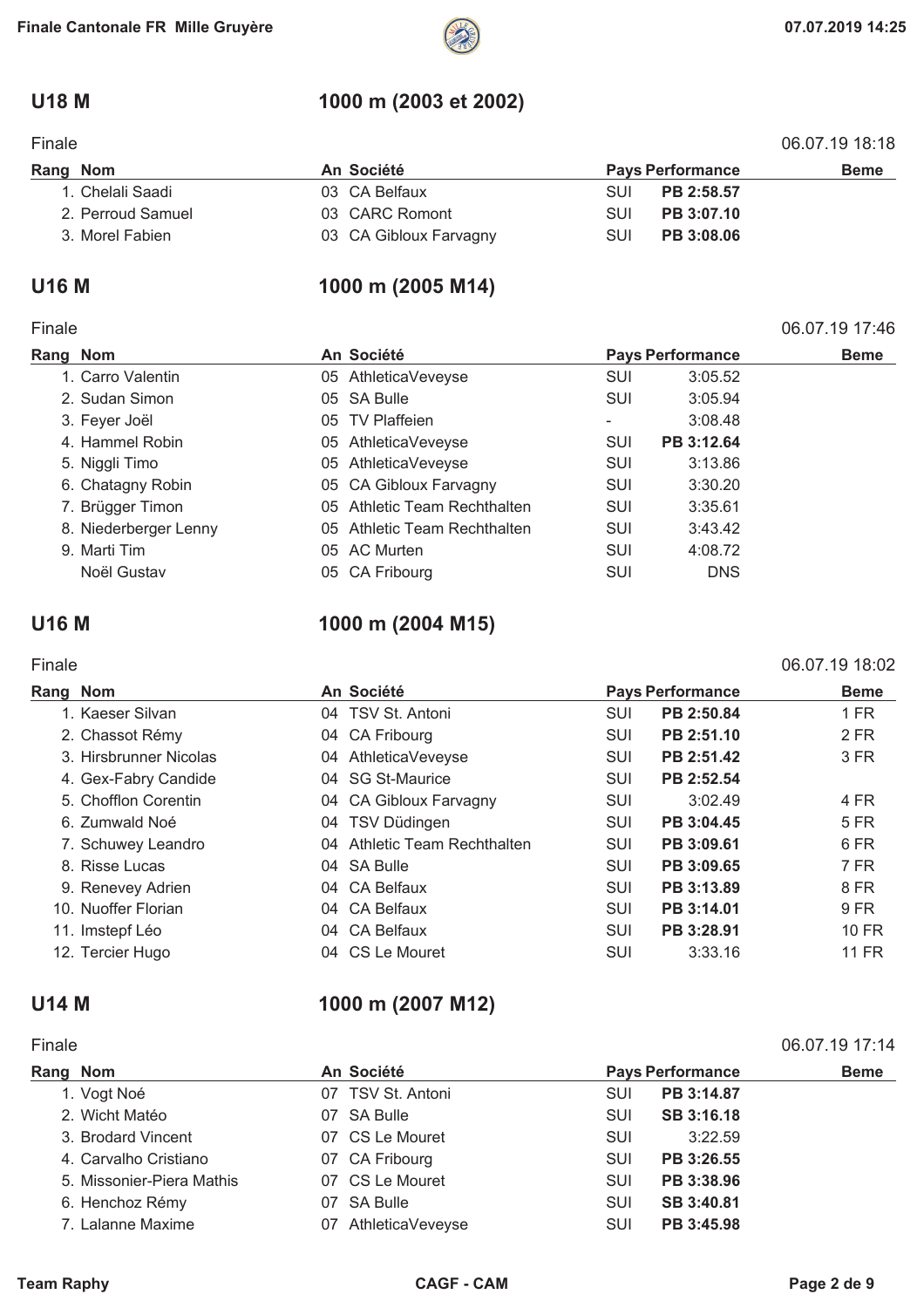

### **U14 M 1000 m (2007 M12) (cont.)**

| Rang Nom                | An Société             |            | <b>Pays Performance</b> | <b>Beme</b> |
|-------------------------|------------------------|------------|-------------------------|-------------|
| 8. Meuwly Angel-John    | 07 CS Le Mouret        | <b>SUI</b> | PB 3:46.54              |             |
| 9. Broillet Luca        | 07 CA Gibloux Farvagny | <b>SUI</b> | PB 3:48.45              |             |
| 10. Rouvenaz Guillaume  | 07 SA Bulle            | SUI        | PB 3:50.76              |             |
| 11. Di Domenico Vincent | 07 Cottens Athlètes    | SUI        | PB 3:54.26              |             |
| 12. Gut Julien          | 07 CA Fribourg         | <b>SUI</b> | 3:56.16                 |             |
| 13. Oberson Théo        | 07 CS Marsens          | <b>SUI</b> | 3:56.56                 |             |

Finale 06.07.19 17:30

### **U14 M 1000 m (2006 M13)**

#### **Rang Nom Community Community An Société Community Pays Performance Beme** 1. Baumann Jan 06 TV Plaffeien SUI 3:05.39 2. Bührer Matthieu **COM COM COM COM COM COM COM COM SUI PB 3:07.61** SUI PB 3:07.61 3. Magne Antonin **3:14.34** 06 CA Gibloux Farvagny **SUI** 3:14.34 4. Gobet Loris 06 Cottens Athlètes SUI **PB 3:21.58** 5. Emery Nils 06 AthleticaVeveyse SUI **PB 3:24.64** 6. Bida Natan 06 Cottens Athlètes FRA **PB 3:24.70** 7. Dietrich Ethan 06 CA Belfaux SUI **PB 3:26.77** 8. Moretto Elia Nando **8. Moretto Elia Nando 06 TSV Düdingen** SUI **SB 3:27.42** 9. Valnet Guillaume 06 SA Bulle SUI 3:27.94 10. Tâche Gabriel 06 AthleticaVeveyse SUI **SB 3:28.51** 11. Bapst Marco 06 Athletic Team Rechthalten SUI **PB 3:28.65** 12. Baure Maxime 06 AC Murten SUI **PB 3:33.62** 13. Kaeser Livio 06 TSV St. Antoni SUI **SB 3:36.26** 14. Matthey Léo **14. Matthey Léo 14. Matthey Léo 14. Matthey Léo 14. Matthey Léo** 15. Bouduban Aaron 06 AC Murten SUI 3:46.81 16. Cudré-Mauroux Martin 06 CS Le Mouret SUI 3:48.81 17. Honoré Jules 06 SA Bulle SUI 4:02.97 Jaggi Alaric 06 AthleticaVeveyse SUI DNF

#### **U12 M 1000 m (2009 M10)**

#### Finale 06.07.19 16:42

| Rang Nom |                        |    | An Société                |            | <b>Pays Performance</b> | <b>Beme</b> |
|----------|------------------------|----|---------------------------|------------|-------------------------|-------------|
|          | 1. Beutler Jonas       |    | 09 FSG Estavayer-le-Lac   | SUI        | 3:27.32                 |             |
|          | 2. Ruch Fynn AC Murten | 09 | <b>STB Leichtathletik</b> | SUI        | PB 3:42.44              |             |
|          | 3. Apavou Noah         |    | 09 FSG Estavayer-le-Lac   | <b>SUI</b> | PB 3:43.97              |             |
|          | 4. Sessa Jonas         | 09 | <b>SA Bulle</b>           | SUI        | PB 3:46.74              |             |
|          | 5. Broillet Valentin   |    | 09 CA Gibloux Farvagny    | <b>SUI</b> | PB 3:47.31              |             |
|          | 6. Regamey Quentin     |    | 09 SA Bulle               | <b>SUI</b> | PB 3:47.64              |             |
|          | 7. Caudron Léonard     |    | 09 CA Marly               | SUI        | PB 3:53.54              |             |
|          | 8. Richards Fabian     |    | 09 FSG Estavayer-le-Lac   | <b>SUI</b> | 3:56.40                 |             |
|          | 9. Zahnd Tim           |    | 09 CA Fribourg            | <b>SUI</b> | PB 3:59.42              |             |
|          | 10. Gremion Romain     |    | 09 SA Bulle               | <b>SUI</b> | PB 4:02.06              |             |
|          | 11. Aebischer Fionn    |    | 09 TSV Düdingen           | <b>SUI</b> | PB 4:02.38              |             |
|          | 12. Werro Arnaud       |    | 09 CA Belfaux             | SUI        | PB 4:02.75              |             |
|          | 13. Murith Cyprien     | 09 | <b>SA Bulle</b>           | SUI        | 4:03.63                 |             |
|          | 14. Baldoni Noan       |    | 09 AthleticaVeveyse       | SUI        | PB 4:06.06              |             |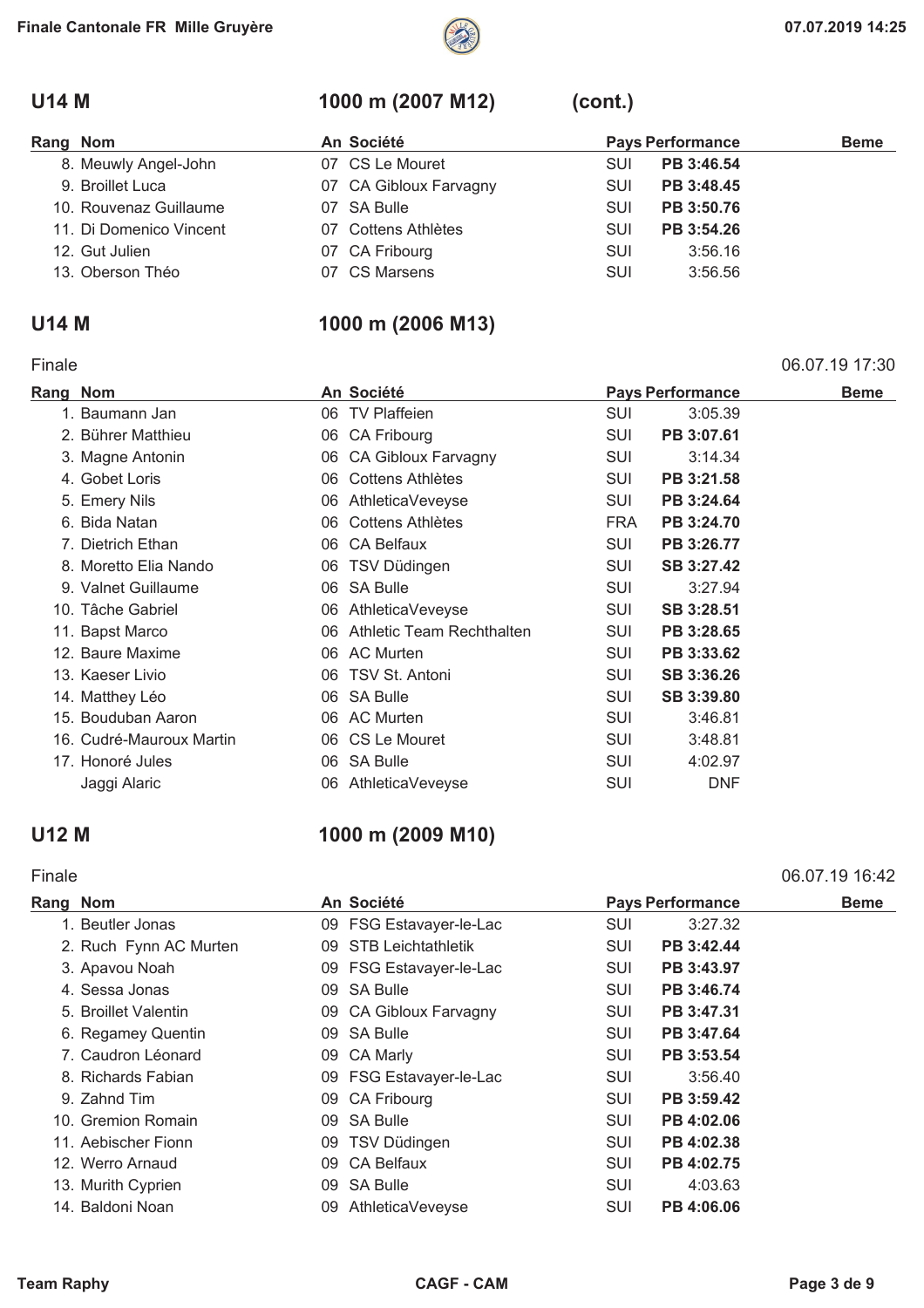

### **U12 M 1000 m (2009 M10) (cont.)**

| Rang Nom | An Société<br><b>Pays Performance</b> |                              |  | <b>Beme</b>           |  |
|----------|---------------------------------------|------------------------------|--|-----------------------|--|
|          | 15. Joray Antoine                     | 09 Athletic Team Rechthalten |  | SUI <b>PB 4:06.58</b> |  |

#### U12 M 1000 m (2008 M11)

### Finale 06.07.19 16:58

| Rang Nom |                         |    | An Société                |            | <b>Pays Performance</b> | <b>Beme</b> |
|----------|-------------------------|----|---------------------------|------------|-------------------------|-------------|
|          | 1. Quinonez Mateo       |    | 08 CARC Romont            | SUI        | PB 3:26.72              |             |
|          | 2. Guex Nathanaël       | 08 | AthleticaVeveyse          | SUI        | 3:26.97                 |             |
|          | 3. Schaller Nahel Jonas | 08 | <b>TV Wünnewil</b>        | SUI        | PB 3:31.60              |             |
|          | 4. Risse Simon          |    | 08 SA Bulle               | SUI        | PB 3:45.83              |             |
|          | 5. Rossier Julien       |    | 08 SA Bulle               | SUI        | PB 3:48.00              |             |
|          | 6. Hebeisen Nils        |    | 08 CA Gibloux Farvagny    | SUI        | PB 3:51.20              |             |
|          | 7. Oberholzer Simon     |    | 08 CS Le Mouret           | SUI        | 3:52.86                 |             |
|          | 8. Vonarb Jules         |    | 08 SA Bulle               | <b>FRA</b> | SB 3:54.84              |             |
|          | 9. Bettini Timeo        |    | 08 CS Le Mouret           | SUI        | 3:56.11                 |             |
|          | 10. Sciboz Gregory      |    | 08 CS Le Mouret           | SUI        | 3:59.84                 |             |
|          | 11. Décorvet Grégory    |    | 08 CA Fribourg            | SUI        | SB 4:02.22              |             |
|          | 12. Gabriel Téo         | 08 | AthleticaVeveyse          | SUI        | 4:09.94                 |             |
|          | 13. Fortino Colin       | 08 | <b>Cottens Athlètes</b>   | SUI        | 4:13.69                 |             |
|          | 14. Rusch Elias         | 08 | TSV Düdingen              | SUI        | 4:14.73                 |             |
|          | 15. Habermayr Carl      | 08 | Athletic Team Rechthalten | SUI        | 4:20.53                 |             |
|          | 16. Hamdi Yanis         |    | 08 CA Gibloux Farvagny    | SUI        | PB 4:20.74              |             |
|          | Caille Alex             |    | 08 SA Bulle               | SUI        | <b>DNS</b>              |             |
|          | Feniello Sacha          | 08 | AthleticaVeveyse          | <b>SUI</b> | <b>DNS</b>              |             |
|          | Niederberger Marvin     | 08 | <b>TV Plaffeien</b>       | <b>SUI</b> | <b>DNS</b>              |             |

### **U10 M 1000 m (2010 et plus jeunes)**

#### Finale 06.07.19 16:18 **Rang Nom Community Community An Société Community Pays Performance Beme** 1. Mauron Nelio 10 TSV Düdingen SUI 3:35.41 2. Murisier Elias 10 AthleticaVeveyse SUI **PB 3:43.23** 3. Oberson Arthur 10 SA Bulle SUI 3:48.87 4. Vuadens Nolan 10 AthleticaVeveyse SUI **PB 3:49.21** 5. Roze Lucas 10 TSV St. Antoni SUI 3:50.85 6. Piller Antonin 10 CS Marsens SUI **PB 3:52.35** 7. Jungo Flavien 11 CA Gibloux Farvagny SUI **PB 3:55.40** 8. Guex Jérémie 10 AthleticaVeveyse SUI **PB 3:59.54** 9. Rossier Matthieu 11 SA Bulle SUI **PB 4:01.82** 10. Onraet Zoltan 10 CA Fribourg SUI **PB 4:02.06** 11. Vieli Eugène 10 CA Fribourg 10 CA Fribourg 11. Vieli Eugène 1:07.12 12. Zosso Kilian 10 Athletic Team Rechthalten SUI 4:10.87 13. Perritaz Hugo 11 SA Bulle SUI **PB 4:11.11** 14. Charrière Marius 10 SA Bulle SUI **PB 4:12.28** 15. Chevalley Noé 11 AthleticaVeveyse SUI 4:16.86 16. Corbaz Mael 11 CS Marsens SUI 4:17.11 17. Tercier Sasha 11 SA Bulle 11 SA Bulle 11 SA Bulle 11. SUI 4:19.63 18. Challande Cyril 10 CS Le Mouret 10 CS Le Mouret 5UI 4:26.10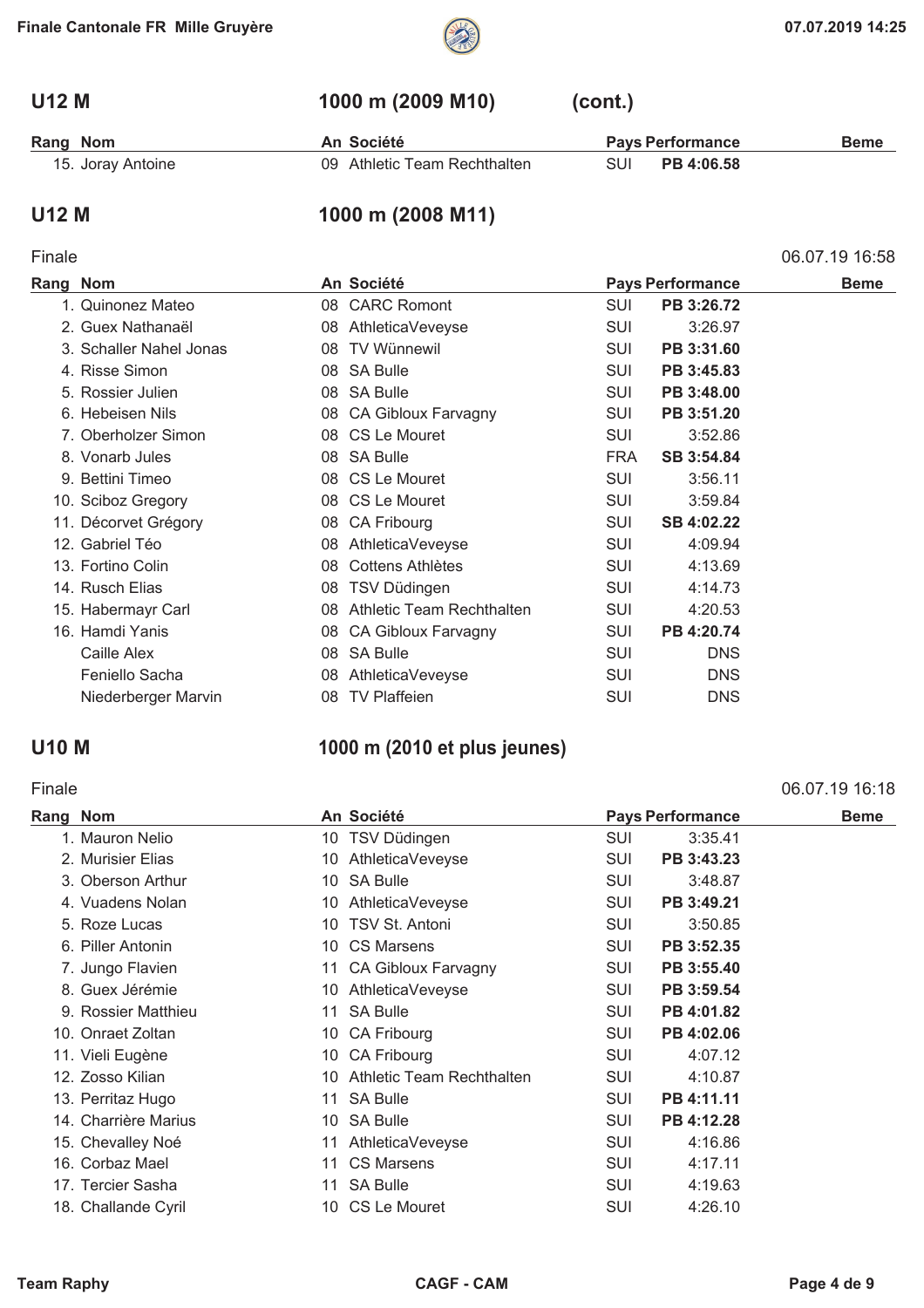### **U10 M 1000 m (2010 et plus jeunes) (cont.)**

| Rang Nom            | An Société                   |            | <b>Pays Performance</b> | <b>Beme</b> |
|---------------------|------------------------------|------------|-------------------------|-------------|
| 19. Bernardo Léon   | 12 SA Bulle                  | SUI        | 4:28.79                 |             |
| 20. Pesse Romain    | 10 AthleticaVeveyse          | <b>SUI</b> | PB 4:36.34              |             |
| 21. Santoro Eric    | 12 AthleticaVeveyse          | <b>SUI</b> | 4:47.40                 |             |
| 22. Kaeser Noah     | 11 CS Le Mouret              | <b>SUI</b> | PB 4:55.29              |             |
| 23. Vonlanthen Noé  | 12 CS Le Mouret              | <b>SUI</b> | 4:55.82                 |             |
| 24. Seiler Ethan    | 11 CA Belfaux                | <b>SUI</b> | 5:00.00                 |             |
| 25. Poffet Lukas    | 10 Athletic Team Rechthalten | <b>SUI</b> | 5:16.73                 |             |
| 26. Rime Colin      | 10 CA Gibloux Farvagny       | SUI        | 5:22.62                 |             |
| 27. Murisier Basile | 13 Chatel St Denis           | SUI        | 5:33.43                 |             |
| Cutrino Michael     | 10 CA Gibloux Farvagny       | <b>SUI</b> | <b>DNS</b>              |             |
| Magnin Joël         | 11 CA Marly                  | SUI        | <b>DNS</b>              |             |
| Seydoux Thomas      | 12 SA Bulle                  | SUI        | <b>DNS</b>              |             |

### **U18 W 1000 m (2003 et 2002)**

#### Finale 06.07.19 18:10

| Rang Nom             | An Société     |            | <b>Pays Performance</b> | <b>Beme</b> |
|----------------------|----------------|------------|-------------------------|-------------|
| 1. Caligiuri Iris    | 03 CARC Romont | <b>SUI</b> | SB 3:22.39              |             |
| 2. Pidoux Cynthia    | 03 CA Fribourg | <b>SUI</b> | SB 3:43.94              |             |
| 3. Schmied Leïana    | 03 CARC Romont | <b>SUI</b> | PB 3:45.37              |             |
| 4. Renevey Constance | 02 CA Belfaux  | <b>SUI</b> | SB 3:55.44              |             |

### U16 W 1000 m (2005 W14)

## **Rang Nom Community And Société Community Pays Performance Beme** 1. Schornoz Salomé 05 CS Marsens SUI 3:21.02 1 FR

| 2. Gygax Eva         | 05 US Yverdon                | SUI        | 3:24.85    |       |
|----------------------|------------------------------|------------|------------|-------|
| 3. Genoud Camille    | 05 CS Marsens                | SUI        | 3:26.25    | 2 FR  |
| 4. Tâche Louna       | 05 AthleticaVeveyse          | SUI        | 3:27.90    | 3 FR  |
| 5. Clément Emilie    | 05 SA Bulle                  | SUI        | 3:28.43    | 4 FR  |
| 6. Dubey Chloé       | 05 AC Murten                 | <b>SUI</b> | 3:30.99    | 5 FR  |
| 7. Huber Anouk       | 05 Athletic Team Rechthalten | SUI        | 3:32.06    | 6 FR  |
| 8. Boschung Leticia  | 05 TV Wünnewil               | SUI        | SB 3:43.28 | 7 FR  |
| 9. Nevoux Anaïs      | 05 CA Belfaux                | SUI        | PB 3:51.00 | 8 FR  |
| 10. Fracheboud Elisa | 05 AthleticaVeveyse          | <b>SUI</b> | PB 3:55.90 | 9 FR  |
| 11. Linder Shania    | 05 CA Belfaux                | <b>SUI</b> | PB 3:58.52 | 10 FR |
| Rappo Solène         | 05 CARC Romont               | <b>SUI</b> | <b>DNF</b> |       |

Finale 06.07.19 17:38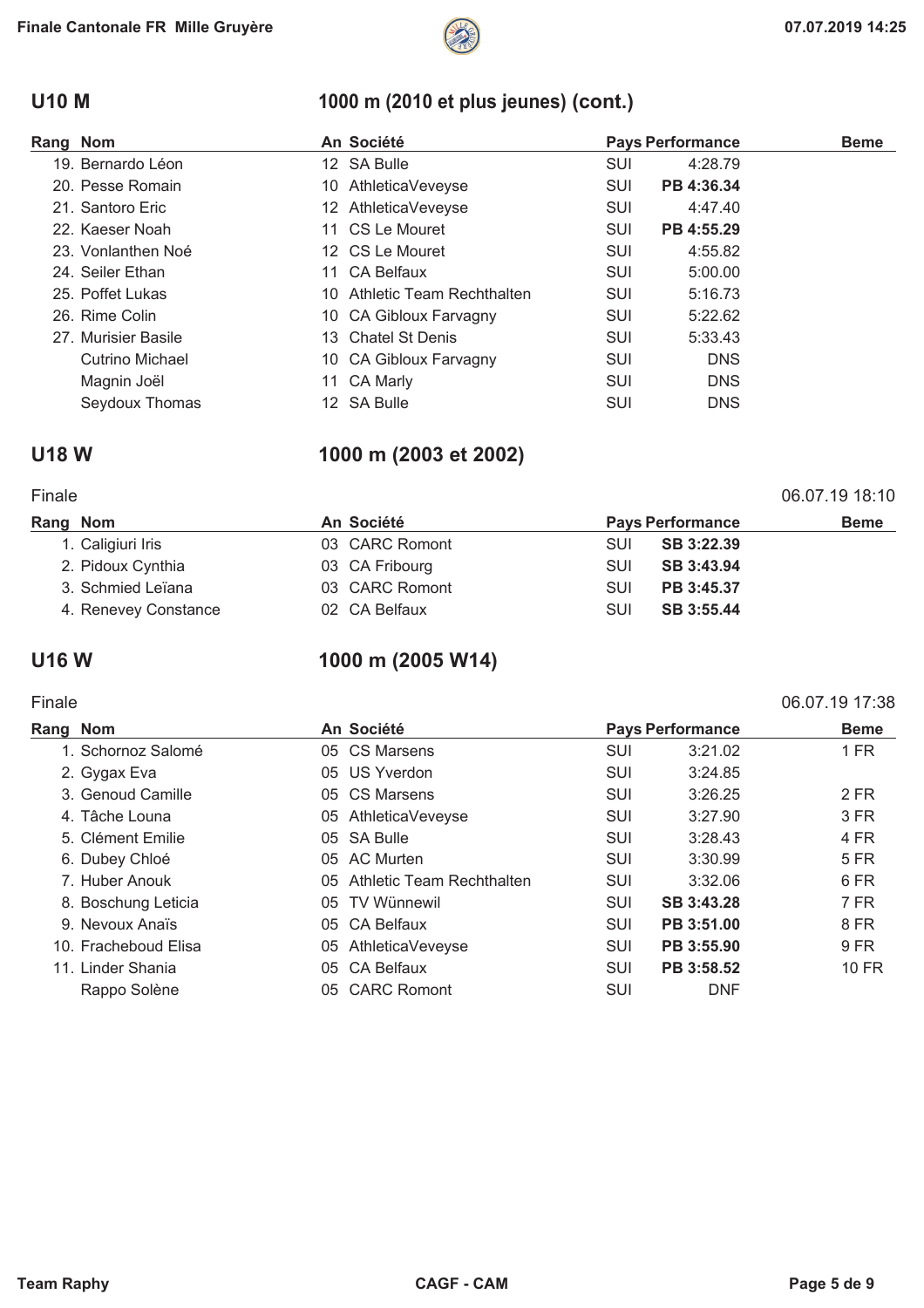

### **U16 W 1000 m (2004 W15)**

| Finale   |                       |  |                     |            |                         | 06.07.19 17:54 |
|----------|-----------------------|--|---------------------|------------|-------------------------|----------------|
| Rang Nom |                       |  | An Société          |            | <b>Pays Performance</b> | <b>Beme</b>    |
|          | 1. Werro Audrey       |  | 04 CA Belfaux       | <b>SUI</b> | 3:13.27                 |                |
|          | 2. Bovey Cecilia      |  | 04 CARC Romont      | <b>SUI</b> | 3:26.53                 |                |
|          | 3. Haas Veronika      |  | 04 AC Murten        | <b>SUI</b> | SB 3:31.89              |                |
|          | 4. Vogt Lisa          |  | 04 TSV St. Antoni   | <b>SUI</b> | 3:34.74                 |                |
|          | 5. Herren Vanessa     |  | 04 kadetten Murten  | <b>SUI</b> | 3:35.19                 |                |
|          | 6. Delacour Emilie    |  | 04 AthleticaVeveyse | SUI        | PB 3:41.62              |                |
|          | 7. Krattinger Chantal |  | 04 TSV Düdingen     | <b>SUI</b> | SB 3:59.02              |                |

### **U14 W 1000 m (2007 W12)**

#### Rang Nom **An Société Pays Performance** Beme 1. Gedik Ilkay 07 CS Le Mouret SUI **PB 3:33.96** 2. Sieber Mélissa 07 CA Broyard SUI 3:35.28 3. Pimenta Laeticia 07 Cottens Athlètes SUI **PB 3:37.77** 4. Hammel Méline 07 AthleticaVeveyse SUI **SB 3:39.50** 5. Näf Alina 07 TV Plaffeien SUI 3:40.61 6. Rizzo Francesca 07 SA Bulle SUI **PB 3:45.10** 7. Habegger Eva 07 SA Bulle SUI **SB 3:47.23** 8. Romanens Lynda 07 CS Marsens SUI 3:51.67 9. Vial Clémence **19. Intervention CPT** O7 CS Marsens **SUI PB 3:52.83** 10. Obermain Audrey **07 CS Marsens** 607 CS Marsens 61 CH<sub>3</sub> 3:56.44 11. Binder Margault 07 CA Belfaux SUI **PB 3:56.60** 12. Studer Méline **12. Studer Méline** 12. Studer Méline 1991 CA Broyard 12. SUI 13:58.63 13. Beutler Charlène **07 FSG Estavayer-le-Lac** SUI 4:00.26 14. Marro Céleste 07 CS Marsens SUI 4:01.83 15. Andrade Laura 07 CS Le Mouret POR 4:02.04 16. Genoud Léa 07 AthleticaVeveyse SUI **PB 4:03.63** 17. Wild Eve-Marie **17. Wild Eve-Marie 17. Wild Eve-Marie** 17. Wild Eve-Marie 107.10 18. Perraudin Sara 07 CA Gibloux Farvagny SUI **PB 4:09.04** 19. Overney Zoé 07 SA Bulle SUI **PB 4:22.19**

### **U14 W 1000 m (2006 W13)**

#### Finale 06.07.19 17:22 Rang Nom **Beme An Société Pays Performance** Beme 1. Rotzetter Eline 06 Athletic Team Rechthalten SUI 3:27.43 2. Murith Elyne **2. Murith Elyne 2. Murith Elyne 3:28.22** 3. Betticher Léane 06 Athletic Team Rechthalten SUI **SB 3:28.60** 4. Kapeller Gwendoline 06 CA Gibloux Farvagny SUI 3:30.63 5. Zumwald Laurine 06 TV Wünnewil SUI **SB 3:33.41** 6. Nuoffer Chloé 06 CA Belfaux SUI **PB 3:37.59** 7. Baudin Lucie 06 CA Gibloux Farvagny SUI 3:38.35 8. Baechler Lisa 06 Cottens Athlètes SUI **PB 3:42.00** 9. Morand Victoria 06 FSG Estavayer-le-Lac SUI **PB 3:42.51** 10. Murith Marie 06 SA Bulle SUI **PB 3:46.30** 11. Giannotti Giulia 06 CA Belfaux SUI **PB 3:49.34**

#### Finale 06.07.19 17:06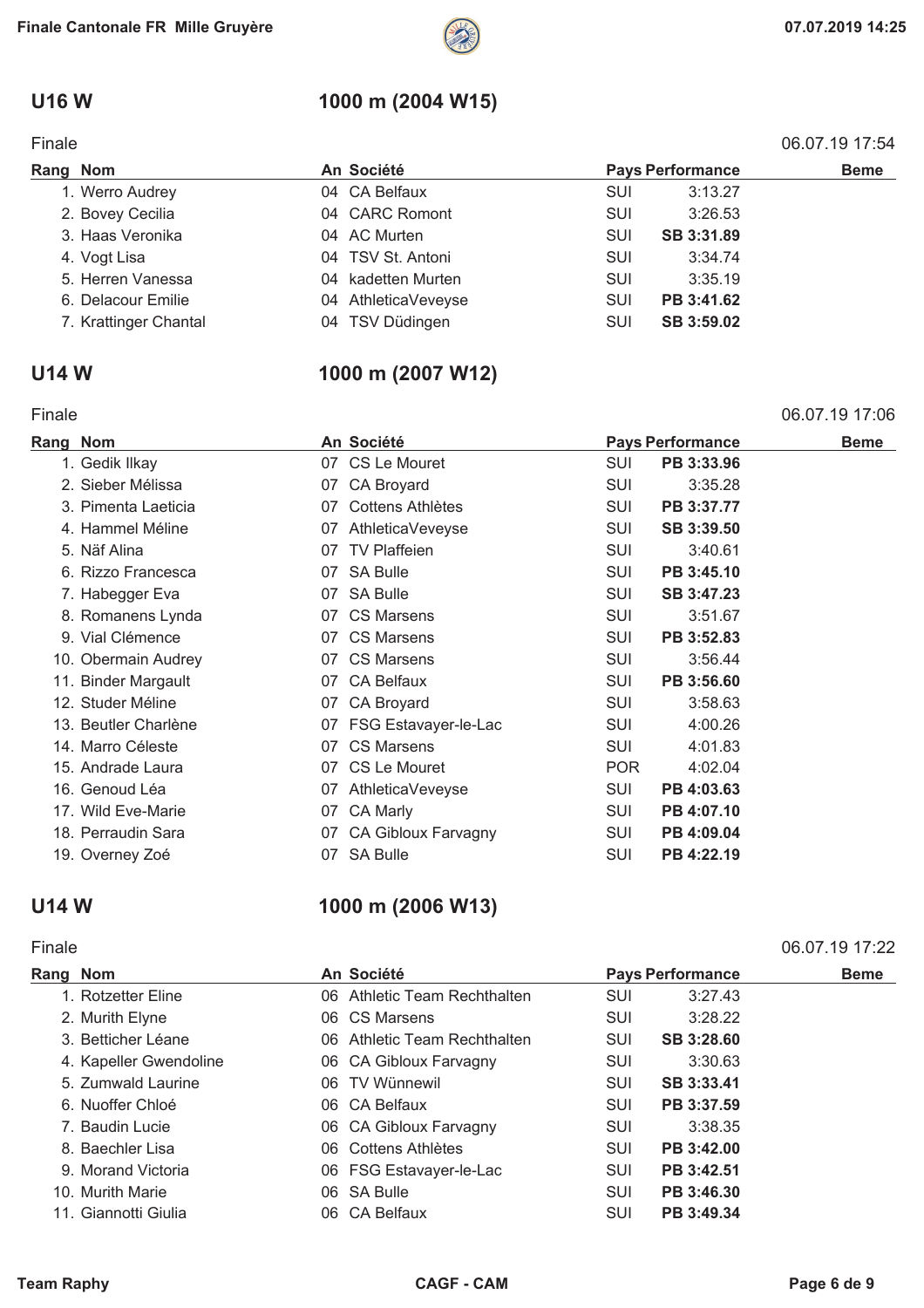

### **U14 W 1000 m (2006 W13) (cont.)**

| Rang Nom              | An Société             |            | <b>Pays Performance</b> | <b>Beme</b> |
|-----------------------|------------------------|------------|-------------------------|-------------|
| 12. Savary Lomée      | 06 SA Bulle            | SUI        | PB 3:50.91              |             |
| 13. Kern Alicia       | 06 AthleticaVeveyse    | <b>SUI</b> | PB 3:51.74              |             |
| 14. Bachmann Céline   | 06 AthleticaVeveyse    | <b>SUI</b> | PB 3:52.22              |             |
| 15. Studer Zoé        | 06 CA Broyard          | <b>SUI</b> | 3:53.70                 |             |
| 16. Burri Cecile      | 06 TSV Düdingen        | SUI        | 3:54.16                 |             |
| 17. Margueron Justine | 06 CS Marsens          | SUI        | 4:03.86                 |             |
| 18. Monney Emma       | 06 CA Gibloux Farvagny | SUI        | 4:05.08                 |             |
|                       |                        |            |                         |             |

### **U12 W 1000 m (2009 W10)**

### Finale 06.07.19 16:34

| Rang Nom |                           |    | An Société                   |     | <b>Pays Performance</b> | <b>Beme</b> |
|----------|---------------------------|----|------------------------------|-----|-------------------------|-------------|
|          | 1. Studer Ella            |    | 09 CA Broyard                | SUI | SB 3:47.04              |             |
|          | 2. Murith Sohane          |    | 09 CS Marsens                | SUI | PB 3:50.00              |             |
|          | 3. Carvalho Lana          |    | 09 CS Marsens                | SUI | PB 3:51.19              |             |
|          | 4. Cardinaux Magali       |    | 09 AthleticaVeveyse          | SUI | PB 4:00.11              |             |
|          | 5. Wicht Malia            | 09 | <b>SA Bulle</b>              | SUI | 4:00.61                 |             |
|          | 6. Cuénoud Audrey         | 09 | <b>CA Fribourg</b>           | SUI | PB 4:01.19              |             |
|          | 7. Pascoa Céu             | 09 | AthleticaVeveyse             | SUI | PB 4:01.98              |             |
|          | 8. Linder Sara            | 09 | Athletic Team Rechthalten    | SUI | PB 4:02.84              |             |
|          | 9. Gabaglio Luna          |    | 09 CA Belfaux                | SUI | PB 4:08.69              |             |
|          | 10. Zbinden Chiara        | 09 | <b>SA Bulle</b>              | SUI | PB 4:10.66              |             |
|          | 11. Burri Marie           |    | 09 TSV Düdingen              | SUI | PB 4:13.88              |             |
|          | 12. Bosson Julie          | 09 | <b>CS Marsens</b>            | SUI | PB 4:16.56              |             |
|          | 13. Crausaz Angélique     |    | 09 Athletic Team Rechthalten | SUI | PB 4:16.94              |             |
|          | 14. Cherbuin Mathilde     | 09 | AthleticaVeveyse             | SUI | PB 4:18.43              |             |
|          | 15. Nidegger Lucie        | 09 | <b>SA Bulle</b>              | SUI | PB 4:18.74              |             |
|          | 16. Waeber Lyah           |    | 09 Athletic Team Rechthalten | SUI | PB 4:19.40              |             |
|          | 17. Philipona Lenya Maria |    | 09 Athletic Team Rechthalten | SUI | 4:19.53                 |             |
|          | 18. Claude Margaux        | 09 | CS Le Mouret                 | SUI | PB 4:23.05              |             |
|          | 19. Garo Vera             | 09 | AthleticaVeveyse             | SUI | SB 4:23.87              |             |

### **U12 W 1000 m (2008 W11)**

#### Finale 06.07.19 16:50

| Rang Nom           |                         | An Société                   |            | <b>Pays Performance</b> | <b>Beme</b> |
|--------------------|-------------------------|------------------------------|------------|-------------------------|-------------|
| 1. Bourquin Emilie |                         | 08 CA Broyard                | SUI        | PB 3:32.65              |             |
| 2. Dubois Julie    |                         | 08 FSG Estavayer-le-Lac      | SUI        | PB 3:32.77              |             |
| 3. Gendre Lana     |                         | 08 AthleticaVeveyse          | <b>SUI</b> | PB 3:34.65              |             |
| 4. Pache Justine   |                         | 08 CARC Romont               | <b>SUI</b> | 3:44.62                 |             |
|                    | 5. Montel-Cambou Amélie | 08 TV Plaffeien              | <b>SUI</b> | 3:50.00                 |             |
| 6. Marti Ayleen    |                         | 08 AC Murten                 | SUI        | SB 3:52.10              |             |
| 7. Mauron Aliya    |                         | 08 TSV Düdingen              | <b>SUI</b> | 3:52.36                 |             |
| 8. Menetre Eve     |                         | 08 CA Fribourg               | SUI        | PB 3:52.92              |             |
| 9. Bapst Lucile    |                         | 08 TSV Düdingen              | SUI        | 3:56.73                 |             |
| 10. Hendry Seraina |                         | 08 TSV Düdingen              | SUI        | 3:58.16                 |             |
| 11. Buntschu Julia |                         | 08 Athletic Team Rechthalten | SUI        | PB 3:58.36              |             |
| 12. Veri Charlotte |                         | 08 AthleticaVeveyse          | SUI        | PB 3:59.15              |             |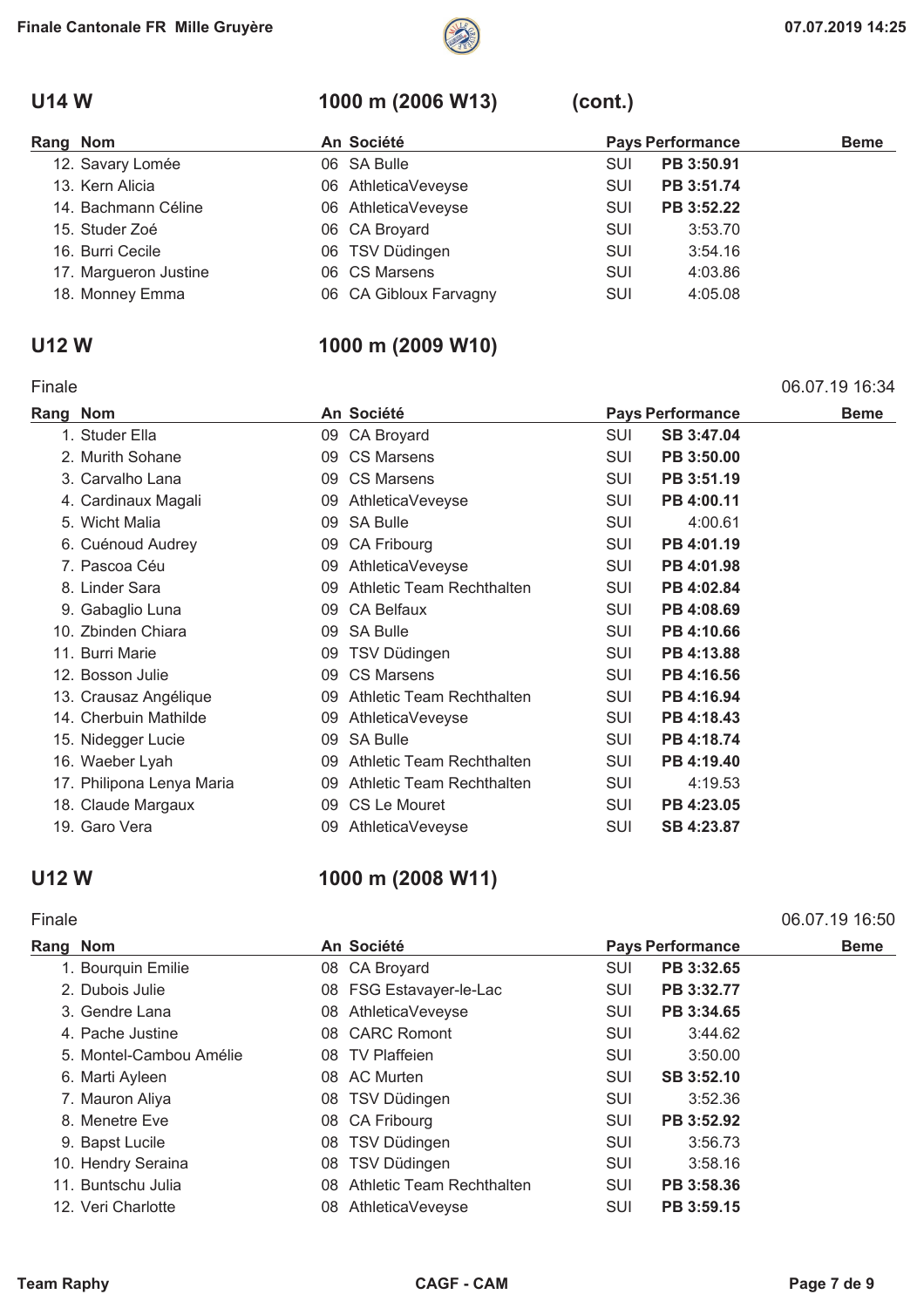

### **U12 W 1000 m (2008 W11) (cont.)**

| Rang Nom |                          | An Société                   |            | <b>Pays Performance</b> | <b>Beme</b> |
|----------|--------------------------|------------------------------|------------|-------------------------|-------------|
|          | 13. Cudré-Mauroux Elodie | 08 CS Le Mouret              | <b>SUI</b> | 4:00.72                 |             |
|          | 14. Mathys Elena         | 08 TSV St. Antoni            | <b>SUI</b> | 4:00.80                 |             |
|          | 15. Bührer Charlotte     | 08 CA Fribourg               | SUI        | PB 4:01.06              |             |
|          | 16. Olling Elin          | 08 CS Marsens                | <b>SUI</b> | 4:04.47                 |             |
|          | 17. Füri Moana           | 08 AC Murten                 | <b>SUI</b> | 4:06.75                 |             |
|          | 18. Bapst Ilona          | 08 Athletic Team Rechthalten | <b>SUI</b> | 4:11.74                 |             |
|          | 19. Kessler Michelle     | 08 TSV Düdingen              | <b>SUI</b> | 4:14.47                 |             |
|          | 20. Riedo Eline          | 08 CA Fribourg               | <b>SUI</b> | 4:14.50                 |             |
|          | Morel Amélie             | 08 AC Murten                 | SUI        | <b>DNF</b>              |             |

### **U10 W 1000 m (2010 et plus jeunes)**

#### Finale 06.07.19 16:00

| <b>Rang Nom</b> |                           |    | An Société                   |            | <b>Pays Performance</b> | <b>Beme</b> |
|-----------------|---------------------------|----|------------------------------|------------|-------------------------|-------------|
|                 | 1. Tercier Célia          |    | 10 SA Bulle                  | SUI        | PB 3:53.55              |             |
|                 | 2. Aeschlimann Pamela     |    | 10 FSG Estavayer-le-Lac      | <b>SUI</b> | PB 3:58.15              |             |
|                 | 3. Cardinaux Anaïs        |    | 11 AthleticaVeveyse          | SUI        | PB 4:01.05              |             |
|                 | 4. Minguely Zoé           |    | 10 CS Le Mouret              | SUI        | PB 4:01.59              |             |
|                 | 5. Maccariello Chloé      |    | 10 CS Le Mouret              | <b>SUI</b> | PB 4:01.74              |             |
|                 | 6. Roulin Estelle         |    | 10 CS Marsens                | SUI        | PB 4:07.43              |             |
|                 | 7. Clerc Elena            |    | 11 CS Le Mouret              | SUI        | PB 4:12.50              |             |
|                 | 8. Apavou Leona           |    | 10 FSG Estavayer-le-Lac      | SUI        | 4:14.42                 |             |
|                 | 9. Magne Salomé           |    | 11 CA Gibloux Farvagny       | <b>SUI</b> | PB 4:18.04              |             |
|                 | 10. Berger Charlotte      |    | 10 AthleticaVeveyse          | SUI        | PB 4:20.89              |             |
|                 | 11. Casati Marie          |    | 10 CA Gibloux Farvagny       | SUI        | PB 4:21.89              |             |
|                 | 12. Pidoux Laetitia       |    | 10 Cottens Athlètes          | <b>SUI</b> | PB 4:21.93              |             |
|                 | 13. Egger Agathe          |    | 11 CS Le Mouret              | SUI        | 4:23.13                 |             |
|                 | 14. Overney Caroline      |    | 10 SA Bulle                  | SUI        | 4:24.04                 |             |
|                 | 15. Rappo Noémie          |    | 11 Athletic Team Rechthalten | SUI        | 4:24.08                 |             |
|                 | 16. Vuichard Clémence     |    | 11 AthleticaVeveyse          | SUI        | PB 4:24.85              |             |
|                 | 17. Bigler Saya           |    | 10 CA Gibloux Farvagny       | SUI        | PB 4:24.87              |             |
|                 | 18. Garo Chiara           |    | 11 AthleticaVeveyse          | SUI        | PB 4:25.67              |             |
|                 | 19. Thierrin Emilie       | 11 | <b>CA Belfaux</b>            | <b>SUI</b> | PB 4:26.87              |             |
|                 | 20. Roulin Olivia         |    | 12 CS Le Mouret              | SUI        | 4:27.23                 |             |
|                 | 21. Minguely Nora         |    | 12 CS Le Mouret              | SUI        | 4:28.97                 |             |
|                 | 22. Boschung Elise        |    | 10 CA Belfaux                | SUI        | PB 4:33.78              |             |
|                 | 23. Parrat Camille        |    | 10 CA Fribourg               | SUI        | PB 4:37.99              |             |
|                 | 24. Arnaud-Magoni Malwenn |    | 11 SA Bulle                  | <b>SUI</b> | PB 4:39.44              |             |
|                 | 25. Joray Valentine       |    | 11 Athletic Team Rechthalten | SUI        | 4:43.75                 |             |
|                 | 26. Giannotti Anna        | 11 | <b>CA Belfaux</b>            | SUI        | 4:44.08                 |             |
|                 | 27. Dupré Marine          |    | 10 CA Belfaux                | <b>SUI</b> | 4:46.01                 |             |
|                 | 28. Villard Célia         |    | 10 AthleticaVeveyse          | SUI        | PB 4:46.29              |             |
|                 | 29. Rotzetter Lina        |    | 12 Athletic Team Rechthalten | SUI        | 4:48.60                 |             |
|                 | 30. Murith Anaé           |    | 10 SA Bulle                  | SUI        | 4:50.78                 |             |
|                 | 31. Tinguely Marion       |    | 11 CS Marsens                | SUI        | PB 4:52.20              |             |
|                 | 32. Habegger Leslie       |    | 11 SA Bulle                  | SUI        | PB 4:56.90              |             |
|                 | 33. Rizzo Alessandra      |    | 11 SA Bulle                  | <b>ITA</b> | 5:13.64                 |             |
|                 | 34. Pesse Elodie          |    | 12 AthleticaVeveyse          | SUI        | PB 5:14.06              |             |
|                 | Dupasquier Noélyne        |    | 11 CA Belfaux                | SUI        | <b>DNS</b>              |             |